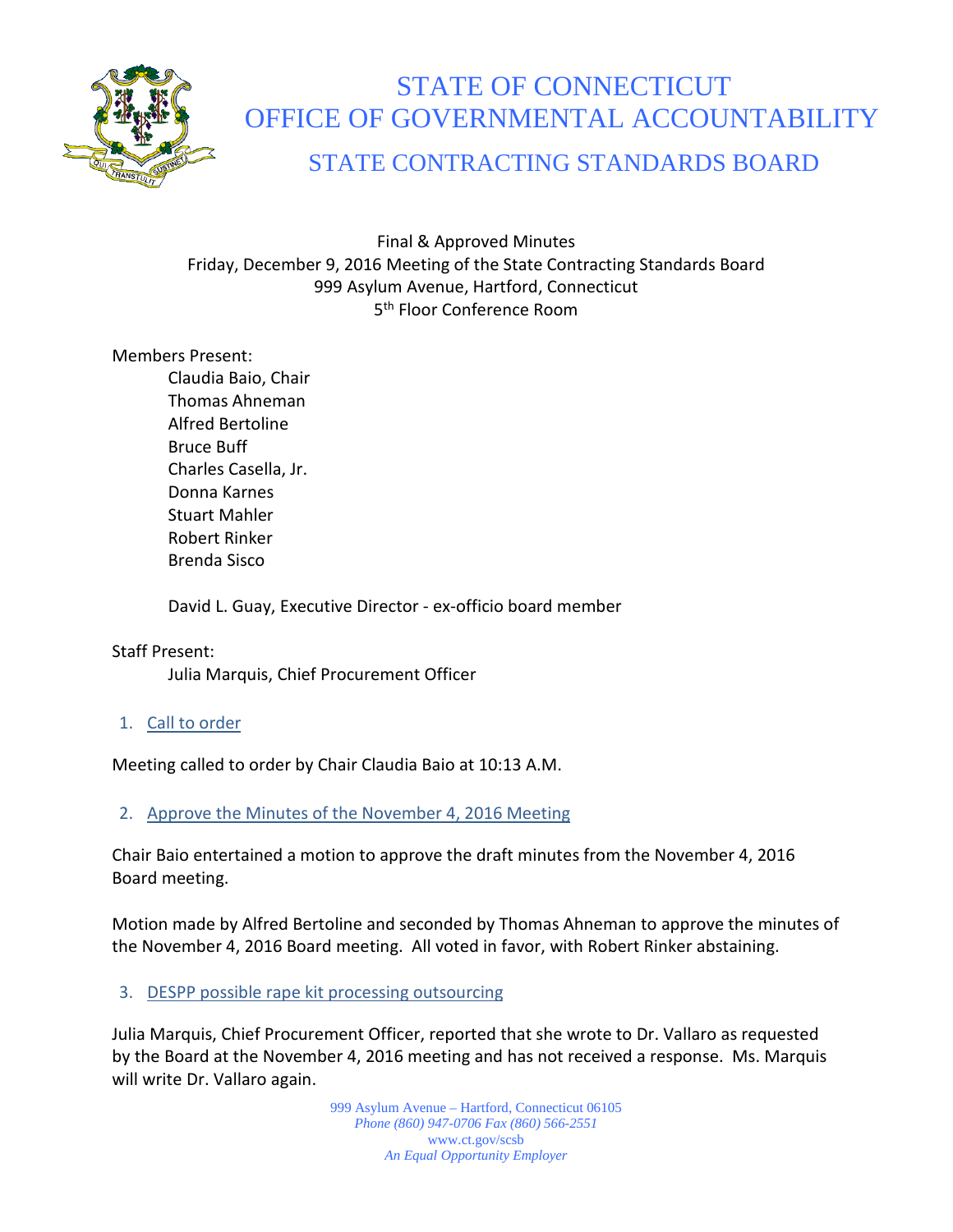## 4. DAS BEST Information Technology procurement suggestions

The Board reviewed and discussed the communication from Rachel Whitesell, Attorney for the Department of Administrative Services Procurement Division, who specializes in IT contracting and procurement. Ms. Marquis also discussed the communications she had with Mark Raymond, Chief Information Officer, Department of Administrative Services (DAS), Bureau of Enterprise Systems and Technology (BEST) in response to the letter the Board sent. Ms. Marquis noted that the material Mr. Raymond forwarded previously offers six highlighted best practices of State Chief Information Officers and suggested members take a look at that again.

Board also discussed the continuing desire to review the Department of Motor Vehicles (DMV) 3M contract for licensing software when it is appropriate and does not compromise the interests of the State. The Board also discussed its role in assisting in the best practices of Information Technology (IT) contracting. Members agreed to read the material provided by Mr. Raymond and Ms. Whitesell before the next meeting in order to hold a substantive discussion on IT contracting standards at the next meeting.

## 5. Tracking Cost Effectiveness Evaluations

The Board noted that a review of CEEs will be undertaken by the Audit Work Group for technical correctness and cost savings.

# 6. Report from Privatization Contract Committee

Committee Chair Baio reported that the Committee met on November 4, 2016, continuing its review of the bridge safety inspection contracts and is currently waiting for the plan from the Department of Transportation (DOT). DOT has been in contact and informed the Committee that it is working with the Office of Policy and Management (OPM) on the plan to bring the work in house.

The next meeting of the Committee is immediately following the January Board meeting.

# 7. Report of the Contested Solicitations and Awards Subcommittee

Subcommittee Chair Robert Rinker reported the Subcommittee previously met and issued a decision to DSS asking the department to re-score the bids of the SSBG Case Management RFP. The rescoring was to be accomplished November 30<sup>th</sup> and December 1st. The Subcommittee is waiting for a response about the outcome of the rescoring.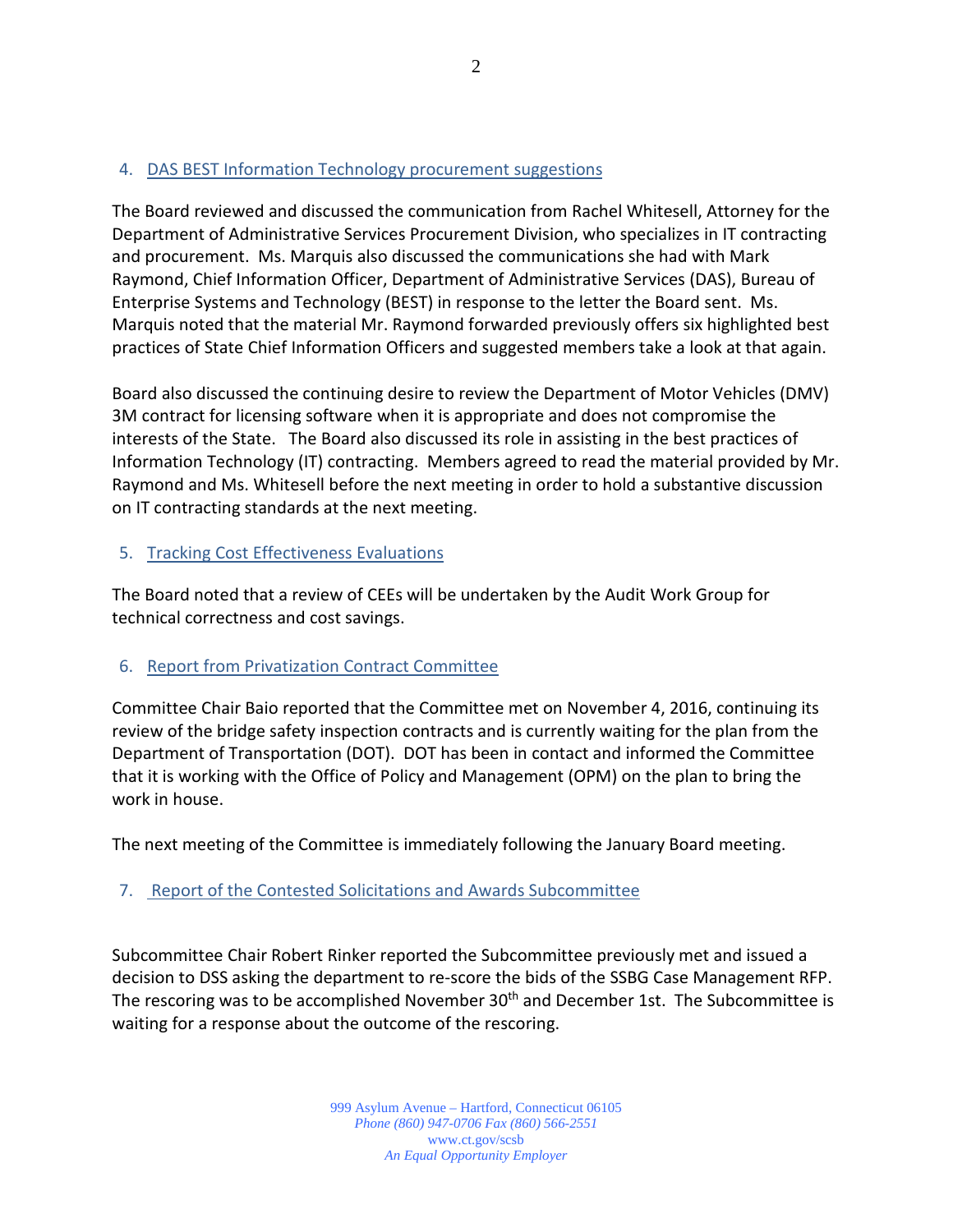#### 8. Work Group Reports

## a. Report from Data Analysis Work Group

Work Group Chair Alfred Bertoline reported that the Work Group has received the data requested. The Work Group is meeting today after the full Board meeting to develop its action plan on what to do with its analysis of the data.

## b. Report from Training and External Communications Work Group

David Guay reported the Training and External Communications Work Group is scheduled to meet next on January 20, 2017.

Ms. Marquis reported that she will be hosting a training on Wednesday, December 14, 2016 with Valerie Clark of OPM. The training will be a review of POS and PSA procurement standards.

Ms. Marquis reviewed that the Board held a training session with Gerard O'Sullivan, Director of the Consumer Affairs Division at the Connecticut Insurance Department, about certificates of insurance, as required by the mandatory terms and conditions for all state contracts on November 8, 2016.

## c. Report from Audits Work Group

Thomas Ahneman reported the Audits Work Group met earlier today, December 9, 2016. The Work Group has completed a draft audit document which should be finalized by next month's meeting. A draft cover letter is also ready and the Work Group is compiling a list of state agencies to audit. The Work Group may come to the Board in January with a list of agencies to audit.

The next meeting is scheduled for 9:00 A.M. on January 13, 2017.

# d. Report from Operating Regulations Work Group

Mr. Guay reported that the Operating Regulations Work Group has the two regulations approved by the Board at the November 4, 2016 being placed in the system for approval.

The next set of draft regulations to address the review and termination of a contract, the disqualification of a contractor, bidder or proposer and the suspension of a contractor, bidder or proposer under the Uniform Administrative Procedures Act (UAPA) have been provided to the Work Group for their consideration. The Work Group is also beginning to review the complete list of regulations the Board is tasked with writing to determine if they still need to be drafted.